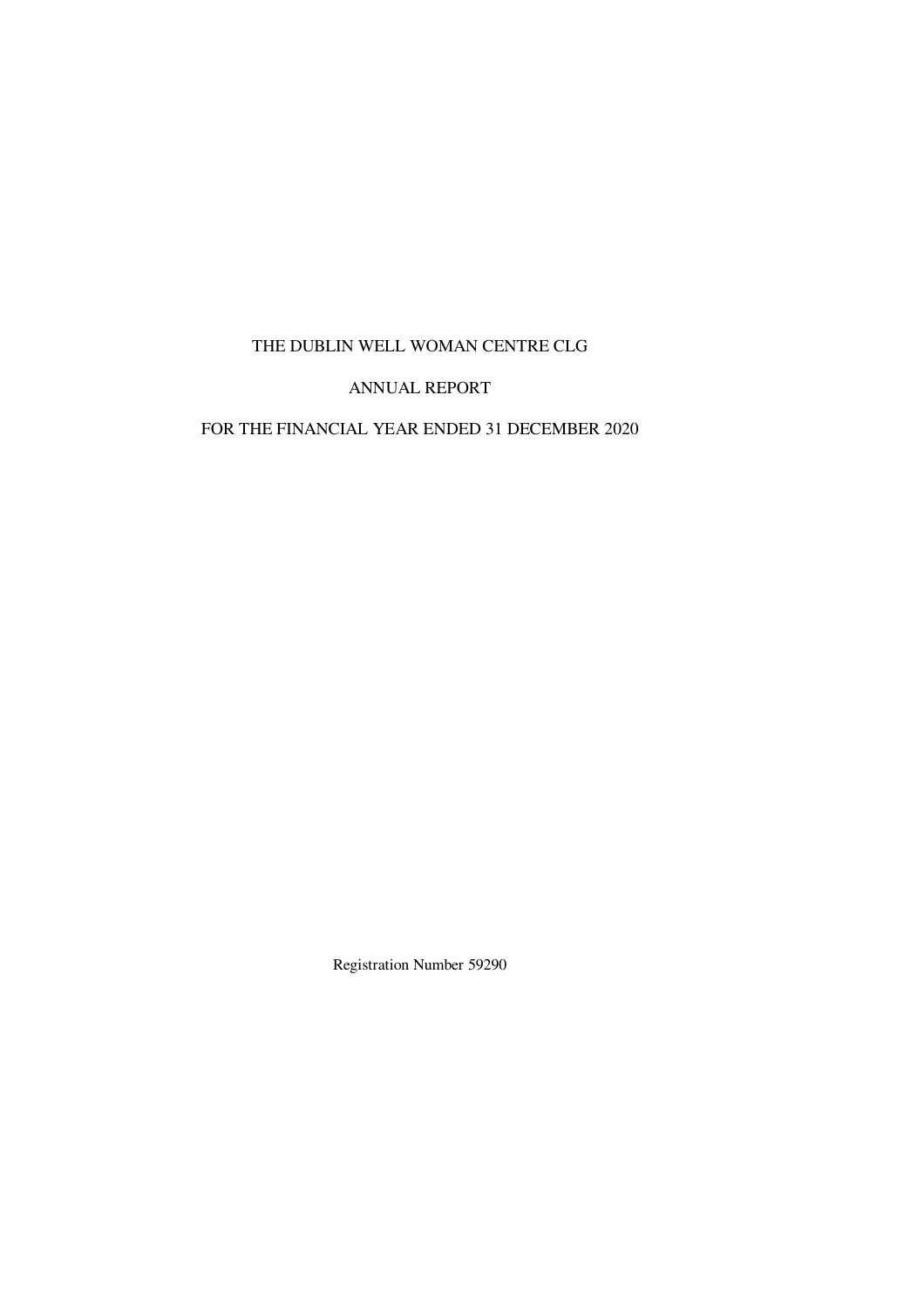# **ANNUAL REPORT**

 **For the financial year ended 31 December 2020** 

| <b>CONTENTS</b>                            | <b>PAGE</b> |
|--------------------------------------------|-------------|
| <b>COMPANY INFORMATION</b>                 | 1           |
| <b>DIRECTORS' REPORT</b>                   | $2 - 4$     |
| STATEMENT OF DIRECTORS' RESPONSIBILITIES   | 5           |
| <b>INDEPENDENT AUDITORS' REPORT</b>        | $6 - 8$     |
| STATEMENT OF COMPREHENSIVE INCOME          | 9           |
| STATEMENT OF FINANCIAL POSITION            | 10          |
| STATEMENT OF CHANGES IN EQUITY             | 11          |
| <b>STATEMENT OF CASH FLOWS</b>             | 12          |
| NOTES TO THE ANNUAL REPORT                 | $13 - 20$   |
| <b>TRADING ACCOUNT</b>                     | 21          |
| DETAILED STATEMENT OF COMPREHENSIVE INCOME | 22          |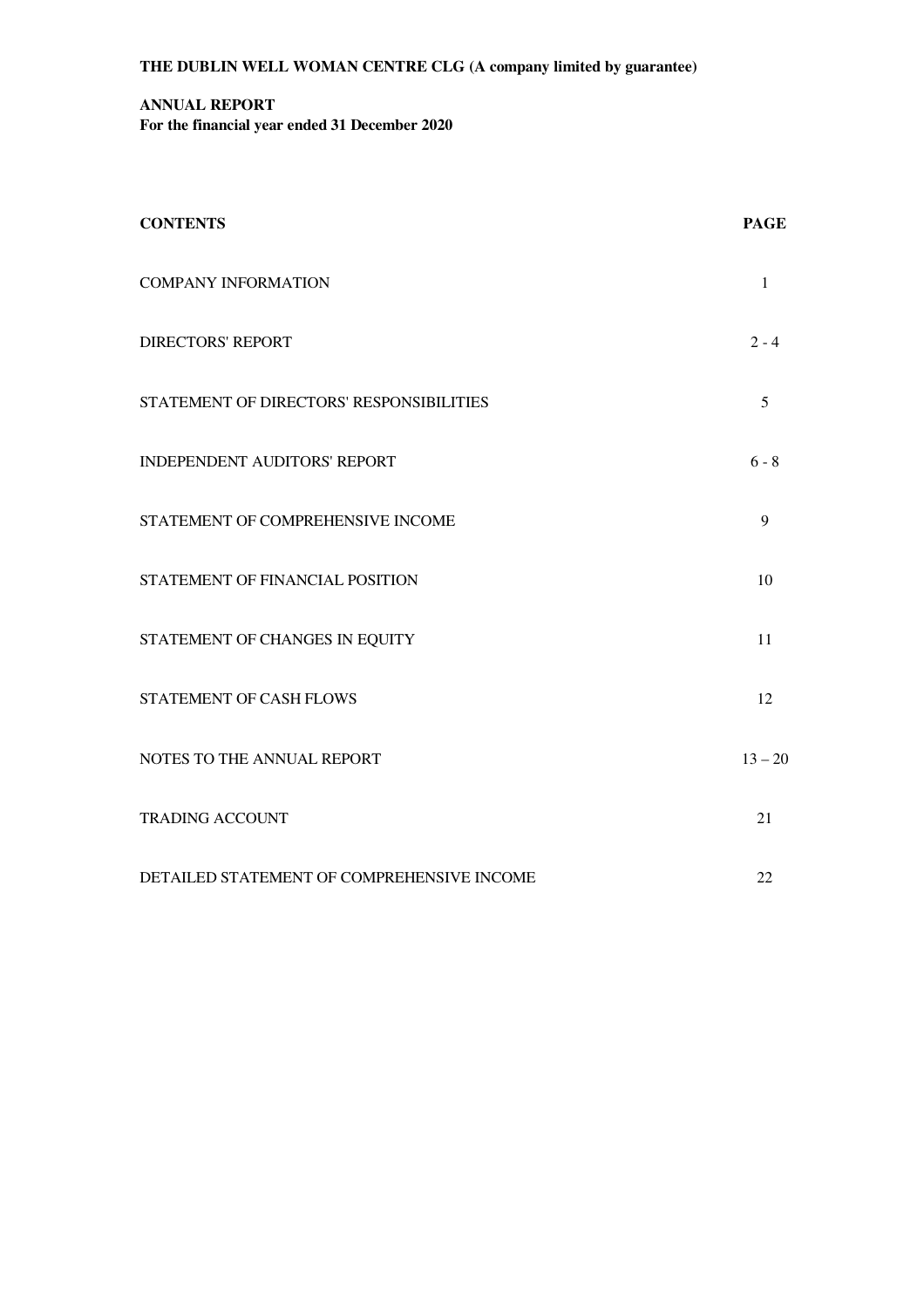# **COMPANY INFORMATION**

 **For the financial year ended 31 December 2020** 

| <b>DIRECTORS</b>         | <b>MS JAN RICHARDS</b><br>MS EIMEAR FARRELL<br><b>MS BREENA COOPER</b><br>MS DEIRDRE DUFFY (Resigned 3 February 2021)<br>MS SUSAN JEAN CLOREN<br><b>MS KAREN GRIFFIN</b><br>MS SUSAN LANNIGAN |
|--------------------------|-----------------------------------------------------------------------------------------------------------------------------------------------------------------------------------------------|
| <b>SECRETARY</b>         | BYRNE CURTIN KELLY LIMITED (Resigned 3 September 2020)<br>UHY FDW NOMINEE SERVICES LIMITED<br>(Appointed 3 September 2020)                                                                    |
| <b>COMPANY NUMBER</b>    | 59290                                                                                                                                                                                         |
| <b>REGISTERED OFFICE</b> | <b>25 CAPEL STREET</b><br><b>DUBLIN 1</b>                                                                                                                                                     |
| <b>SOLICITORS</b>        | MCGRATH MCGRANE SOLICITORS<br><b>SUITE 323</b><br>THE CAPEL BUILDING<br><b>MARY'S ABBEY</b><br><b>DUBLIN 7</b>                                                                                |
| <b>BANKERS</b>           | AIB BANK PLC<br>40/41 CAPEL STREET<br><b>DUBLIN 1</b>                                                                                                                                         |
| <b>AUDITORS</b>          | <b>GRANT THORNTON</b><br><b>CHARTERED ACCOUNTANTS &amp;</b><br>STATUTORY AUDIT FIRM<br>13-18 CITY QUAY<br><b>DUBLIN 2</b>                                                                     |
| <b>CHARITY NUMBER</b>    | CHY6123                                                                                                                                                                                       |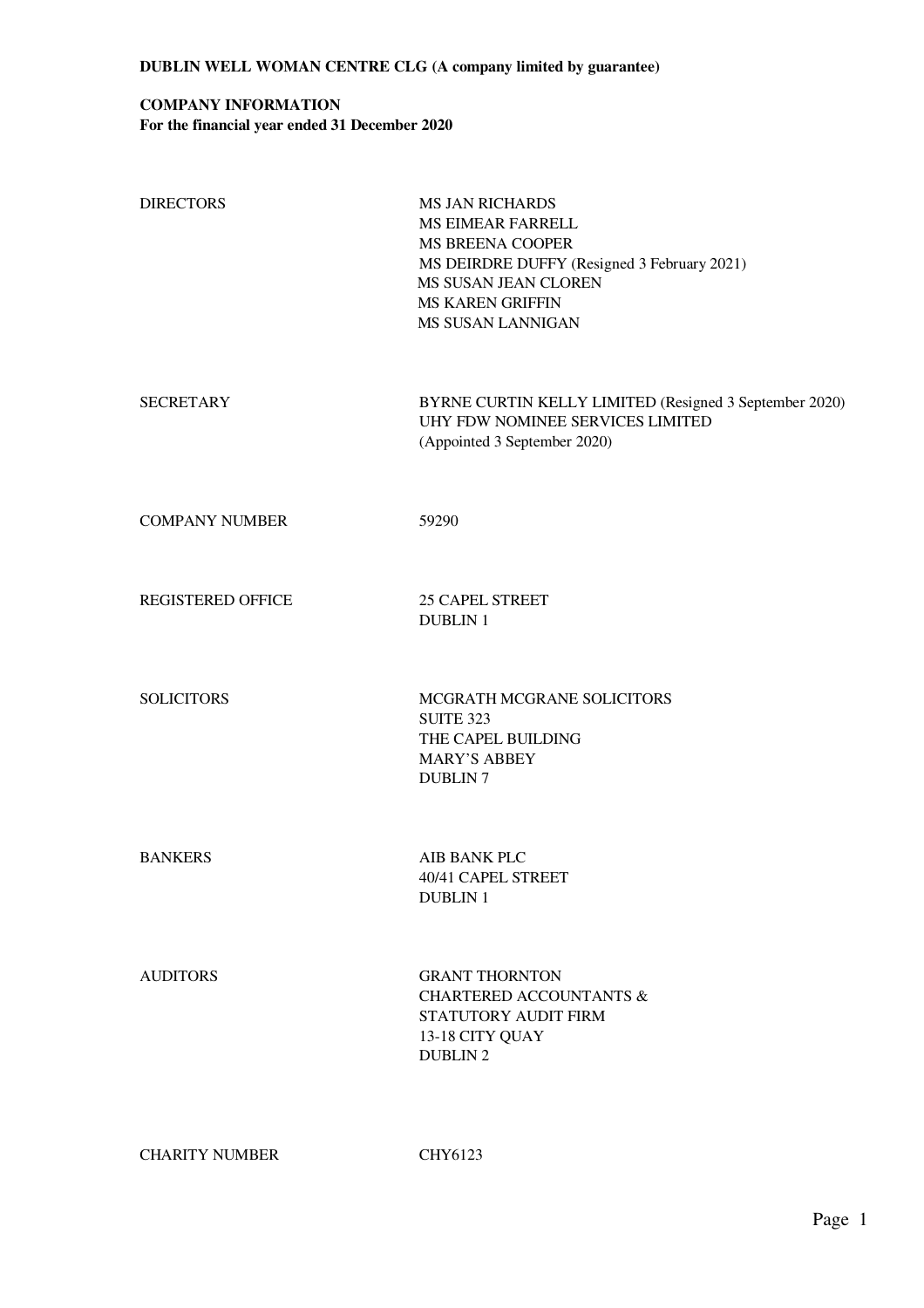## **DUBLIN WELL WOMAN CENTRE CLG (A company limited by guarantee)**

### **DIRECTORS' REPORT**

### **For the financial year ended 31 December 2020**

The directors submit herewith their report and audited financial statements for the financial year ended 31 December 2020.

### PRINCIPAL ACTIVITIES

The principal activity of the company is the provision of a woman's health care service. No specific developments are planned apart from improved growth in trading levels.

### RESULTS FOR THE YEAR AND STATE OF AFFAIRS AT 31 DECEMBER 2020

The Statement of Comprehensive Income and Statement of Financial Position for the financial year ended 31 December 2020 are set out on pages 8 to 9. The profit on ordinary activities before taxation for the year amounted to  $\epsilon$ 234,723 compared to a profit of  $\epsilon$ 86,727 in the previous year. As a result of the foregoing, the profit carried forward to reserves amounts to €234,723. The Directors and management implemented a thorough action plan to combat the impact of Covid-19 during the year and are satisfied with the ultimate financial performance achieved.

### IMPORTANT EVENTS SINCE THE YEAR END

Other than the continued impact of Covid-19 on the Company and society as a whole no significant events have occurred post year end. The Directors and management continue to adopt a prudent and proactive approach to dealing with the impact of Covid-19 to ensure the Company continues to provide its vital services to those that need them. The Company remains in a strong and stable financial position and will do for the foreseeable future.

### FUTURE DEVELOPMENTS IN BUSINESS

The company is currently seeking a new premises in order to relocate some of its operations in Dublin. Various scenarios are being considered based on location and viability.

### RESEARCH AND DEVELOPMENT

The company is not currently engaged in the field of research and development.

### RISK STATEMENT

The board has adopted a detailed risk register which is reviewed on an ongoing basis. The directors consider that the principal risks and uncertainties faced by the company are in the following categories:

#### **Economic Risk**

The extent of the impact of the COVID-19 on the Company's operational and financial performance will depend on future developments, including the duration and spread of the disease, as well as the realisation of the Government's roadmap to ease COVID -19 restrictions..

### **Competitor risk**

The directors of the company manage competition through close attention to customer levels and quality control.

### **Financial risk**

The company has budgetary and financial reporting procedures, supported by appropriate key performance indicators, to manage credit, liquidity and other financial risk. All key financial figures are monitored on an ongoing basis.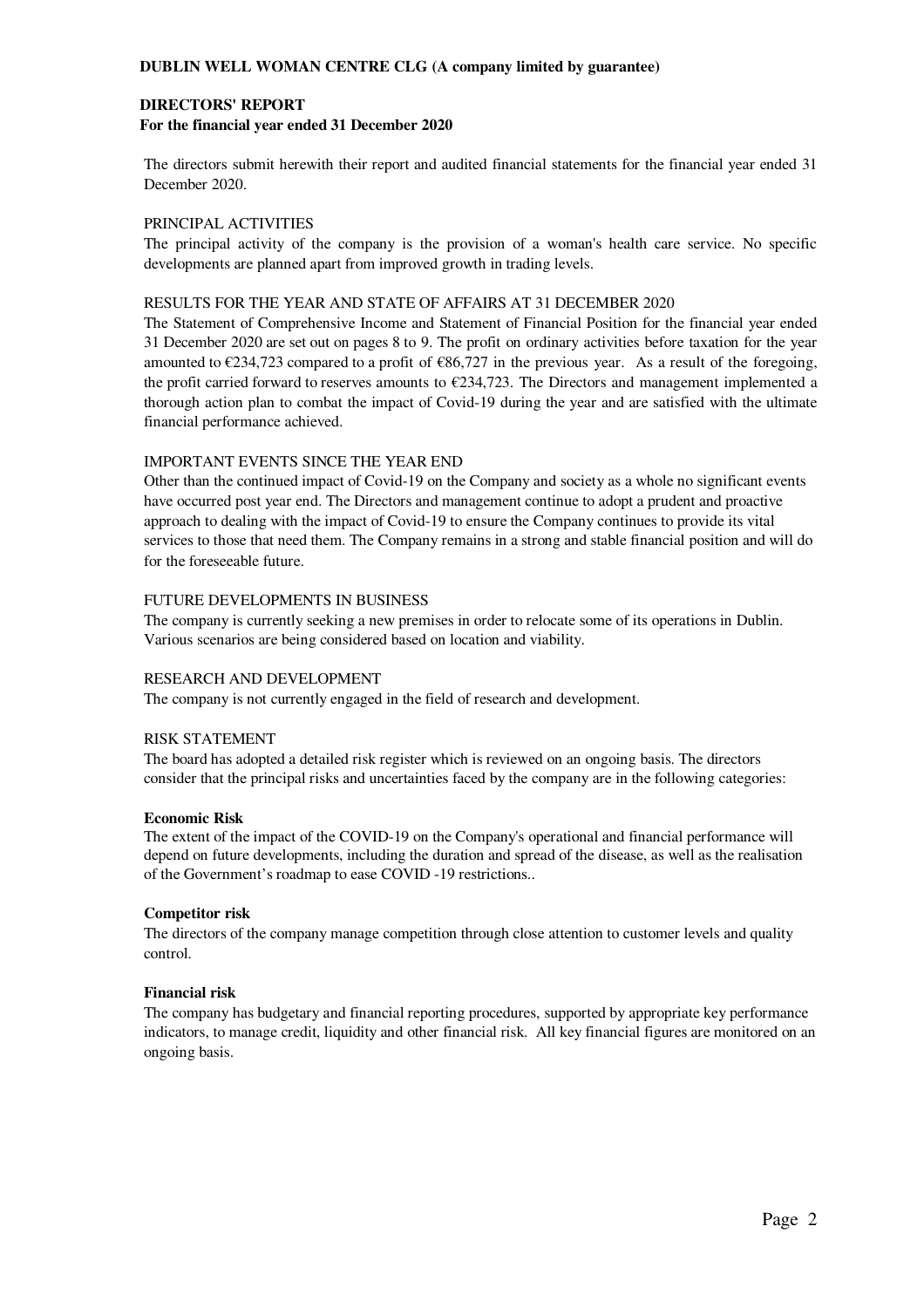### **DIRECTORS' REPORT**

 **For the financial year ended 31 December 2020** 

(Continued..........)

### PEOPLE IN OUR BUSINESS

The continued success of the company has been achieved by the people working in it. There are many quality members of staff and the relatively low turnover of personnel reflects the general policy of providing good terms and conditions of employment while dealing with staff as well as the other stakeholders in the business, in a fair and consistent manner.

### ACCOUNTING RECORDS

The measures taken by the directors to ensure compliance with the requirements of Sections 281 to 285 of the Companies Act 2014, regarding proper books of account are the implementation of necessary policies and procedures for recording transactions, the employment of competent accounting personnel with appropriate expertise and the provision of adequate resources to the financial function. The books of account of the company are maintained at 25 Capel Street, Dublin 1.

### HEALTH AND SAFETY OF EMPLOYEES

The wellbeing of the company's employees is safeguarded through strict adherence to health and safety standards. Health and safety legislation imposes certain requirements on employers and the company has taken the necessary action to ensure compliance with the legislation, including the adoption of a safety statement.

### ENVIRONMENTAL MATTERS

The company will seek to minimise adverse impacts on the environment from its activities, whilst continuing to address health, safety and economic issues. To the best of its knowledge, the company has complied with all applicable legislation and regulations.

### STATEMENT OF RELEVANT AUDIT INFORMATION

Each of the persons who are directors at the time when this directors' report is approved has confirmed that:

- so far as that director is aware, there is no relevant audit information of which the company's auditors are unaware, and
- that director has taken all the steps that ought to have been taken as a director in order to be aware of any relevant audit information and to establish that the company's auditors are aware of that information.

#### **AUDITORS**

 The auditors, Grant Thornton, continue in office in accordance with section 383(2) of the Companies Act 2014.

On behalf of the board

 MS EIMEAR FARRELL Director

 MS JAN RICHARDS Director

Date: 15<sup>th</sup> September 2021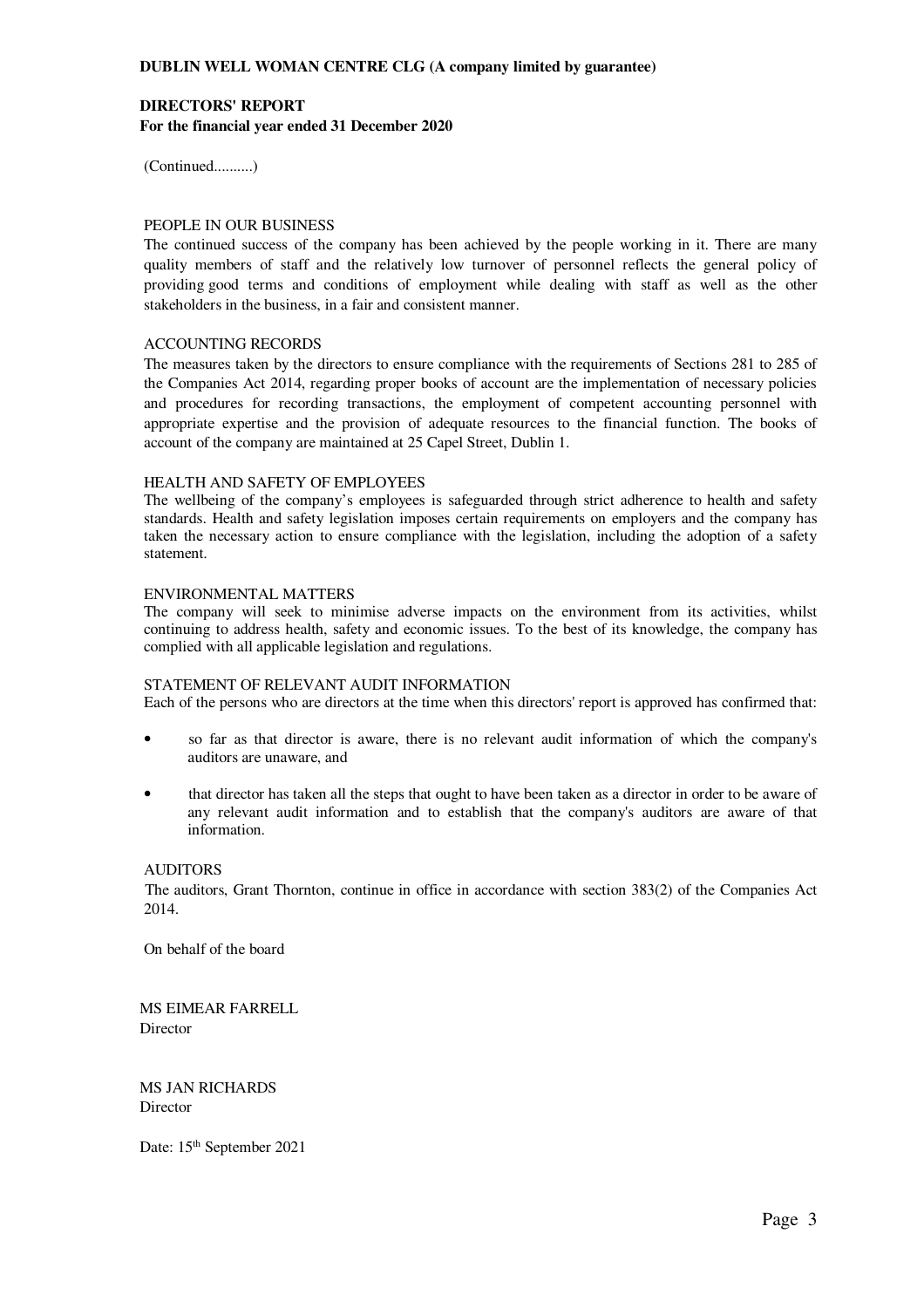# **STATEMENT OF DIRECTORS' RESPONSIBILITIES For the financial year ended 31 December 2020**

The directors are responsible for preparing the Directors' report and the financial statements in accordance with applicable Irish law and regulations.

Irish company law requires the directors to prepare financial statements for each financial year giving a true and fair view of the state of affairs of the company for each financial year. Under the law, the directors have elected to prepare the financial statements in accordance with Irish Generally Accepted Accounting Practice in Ireland, including Financial Reporting Standard 102 'The Financial Reporting Standard applicable in the UK and Republic of Ireland' and promulgated by the Institute of Chartered Accountants in Ireland and Irish law.

Under company law, the directors must not approve the financial statements unless they are satisfied that they give a true and fair view of the assets, liabilities and financial position of the company for the financial year end date of the profit or loss of the company for that financial year and otherwise comply with the Companies Act 2014.

In preparing these financial statements, the directors are required to:

- select suitable accounting policies and then apply them consistently;
- make judgments and accounting estimates that are reasonable and prudent;
- state whether the financial statements have been prepared in accordance with applicable accounting standards, identify those standards, and note the effect and the reasons for any material departure from those standards; and
- prepare the financial statements on the going concern basis unless it is inappropriate to presume that the company will continue in business.

The directors are responsible for ensuring that the company keeps or causes to be kept adequate accounting records which correctly explain and record the transactions of the company, enable at any time the assets, liabilities, financial position and profit or loss of the company to be determined with reasonable accuracy, enable them to ensure that the financial statements and Directors' report comply with the Companies Act 2014 and enable the financial statements to be audited. They are also responsible for safeguarding the assets of the company and hence for taking reasonable steps for the prevention and detection of fraud and other irregularities.

This statement was approved by the board and signed on its behalf by:

 MS EIMEAR FARRELL Director

 MS JAN RICHARDS **Director** 

Date: 15<sup>th</sup> September 2021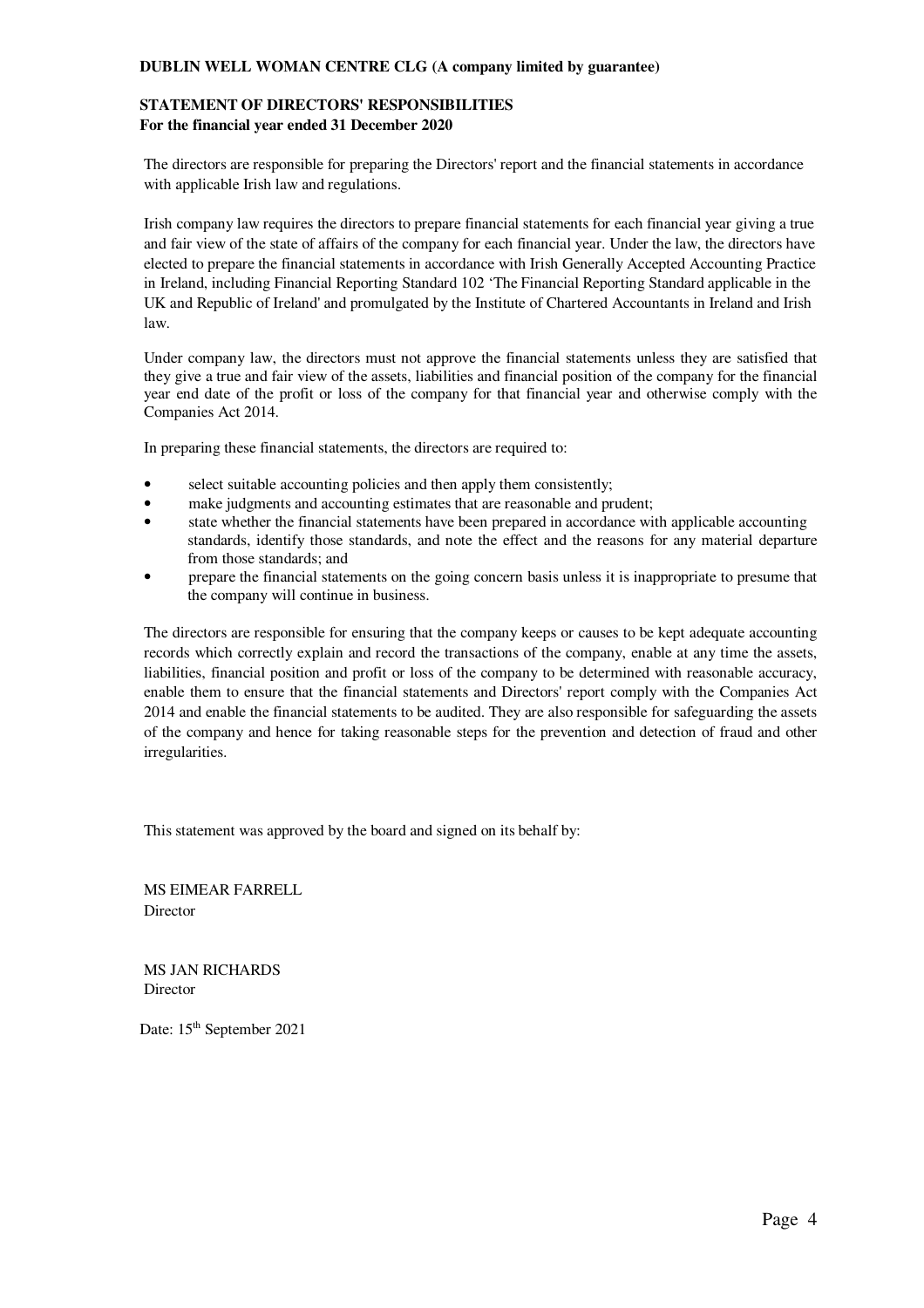#### **INDEPENDENT AUDITORS' REPORT TO THE MEMBERS OF DUBLIN WELL WOMAN CENTRE CLG**

### **Opinion**

We have audited the financial statements of The Dublin Well Woman Centre CLG ("the charity") which comprise the Statement of comprehensive income, the Statement of financial position, the Statement of changes in equity, the Statement of cash flows for the financial year ended 31 December 2020 and the related notes to the annual report, including a summary of significant accounting policies.

The financial reporting framework that has been applied in the preparation of the financial statements is Irish law and accounting standards issued by the Financial Reporting Council including FRS 102 "The Financial Reporting Standard applicable in the UK and Republic of Ireland" (Generally Accepted Accounting Practice in Ireland).

In our opinion, The Dublin Well Woman Centre CLG's financial statements:

• give a true and fair view in accordance with Generally Accepted Accounting Practice in Ireland of the assets, liabilities and financial position of the company as at 31 December 2020 and of the financial performance and cash flows for the financial year then ended; and

• have been properly prepared in accordance with the requirements of the Companies Act 2014.

### **Basis for opinion**

We conducted our audit in accordance with International Standards on Auditing (Ireland) ('ISAs (Ireland)) and applicable law. Our responsibilities under those standards are further described in the 'Responsibilities of the auditor for the audit of the financial statements' section of our report. We are independent of the charity in accordance with the ethical requirements that are relevant to our audit of the financial statements in Ireland, including the Ethical Standard for Auditors (Ireland) issued by the Irish Auditing and Accountancy Supervisory Authority (IAASA), and the ethical pronouncements established by Chartered Accountants Ireland, applied as determined to be appropriate in the circumstances for the entity. We have fulfilled our other ethical responsibilities in accordance with these requirements. We believe that the audit evidence we have obtained is sufficient and appropriate to provide a basis for our opinion.

#### **Conclusions relating to going concern**

In auditing the financial statements, we have concluded that the director's use of going concern basis of accounting in the preparation of the financial statements is appropriate.

Based on the work we have performed, we have not identified any material uncertainties relating to events or conditions that, individually or collectively, may cast significant doubt on the Company's ability to continue as a going concern for a period of at least twelve months from the date when the financial statements are authorised for issue.

Our responsibilities and the responsibilities of the directors with respect to going concern are described in the relevant sections of this report.

### **Other information**

Other information comprises information included in the annual report, other than the financial statements and our auditor's report thereon. The directors are responsible for the other information. Our opinion on the financial statements does not cover the other information and, except to the extent otherwise explicitly stated in our report, we do not express any form of assurance conclusion thereon.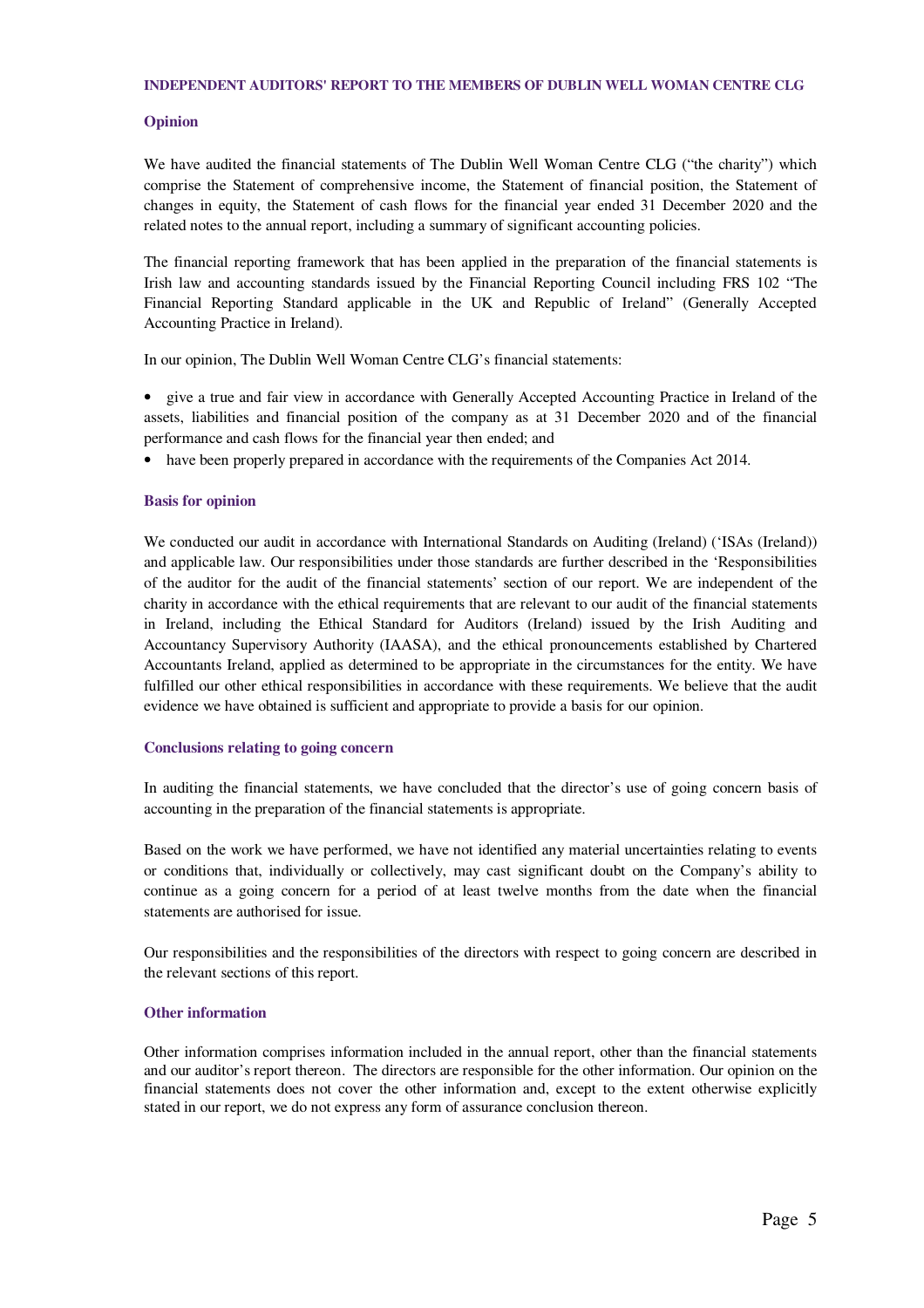### **INDEPENDENT AUDITORS' REPORT TO THE MEMBERS OF DUBLIN WELL WOMAN CENTRE CLG (CONTINUED)**

In connection with our audit of the financial statements, our responsibility is to read the other information and, in doing so, consider whether the other information is materially inconsistent with the financial statements or our knowledge obtained in the audit, or otherwise appears to be materially misstated. If we identify such material inconsistencies in the financial statements, we are required to determine whether there is a material misstatement in the financial statements or a material misstatement of the other information. If, based on the work we have performed, we conclude that there is a material misstatement of this other information, we are required to report that fact.

We have nothing to report in this regard.

### **Matters on which we are required to report by the Companies Act 2014**

• We have obtained all the information and explanations which we consider necessary for the purposes of our audit.

• In our opinion the accounting records of the company were sufficient to permit the financial statements to be readily and properly audited.

• The financial statements are in agreement with the accounting records.

• In our opinion the information given in the directors' report is consistent with the financial statements. Based solely on the work undertaken in the course of our audit, in our opinion, the directors' report has been prepared in accordance with the requirements of the Companies Act 2014.

### **Matters on which we are required to report by exception**

Based on our knowledge and understanding of the company and its environment obtained in the course of the audit, we have not identified material misstatements in the directors' report.

Under the Companies Act 2014 we are required to report to you if, in our opinion, the disclosures of directors' remuneration and transactions specified by sections 305 to 312 of those Acts have not been made. We have no exceptions to report arising from this responsibility.

#### **Responsibilities of management and those charged with governance for the financial statements**

As explained more fully in the directors' responsibilities statement, management is responsible for the preparation of the financial statements which give a true and fair view in accordance with Generally Accepted Accounting Practice in Ireland, including FRS 102, and for such internal control as they determine necessary to enable the preparation of financial statements that are free from material misstatement, whether due to fraud or error.

In preparing the financial statements, management is responsible for assessing the company's ability to continue as a going concern, disclosing, as applicable, matters related to going concern and using the going concern basis of accounting unless management either intends to liquidate the company or to cease operations, or has no realistic alternative but to do so.

Those charged with governance are responsible for overseeing the company's financial reporting process.

### **Responsibilities of the auditor for the audit of the financial statements**

The auditor's objectives are to obtain reasonable assurance about whether the financial statements as a whole are free from material misstatement, whether due to fraud or error, and to issue an auditor's report that includes their opinion. Reasonable assurance is a high level of assurance, but is not a guarantee that an audit conducted in accordance with ISAs (Ireland) will always detect a material misstatement when it exists. Misstatements can arise from fraud or error and are considered material if, individually or in the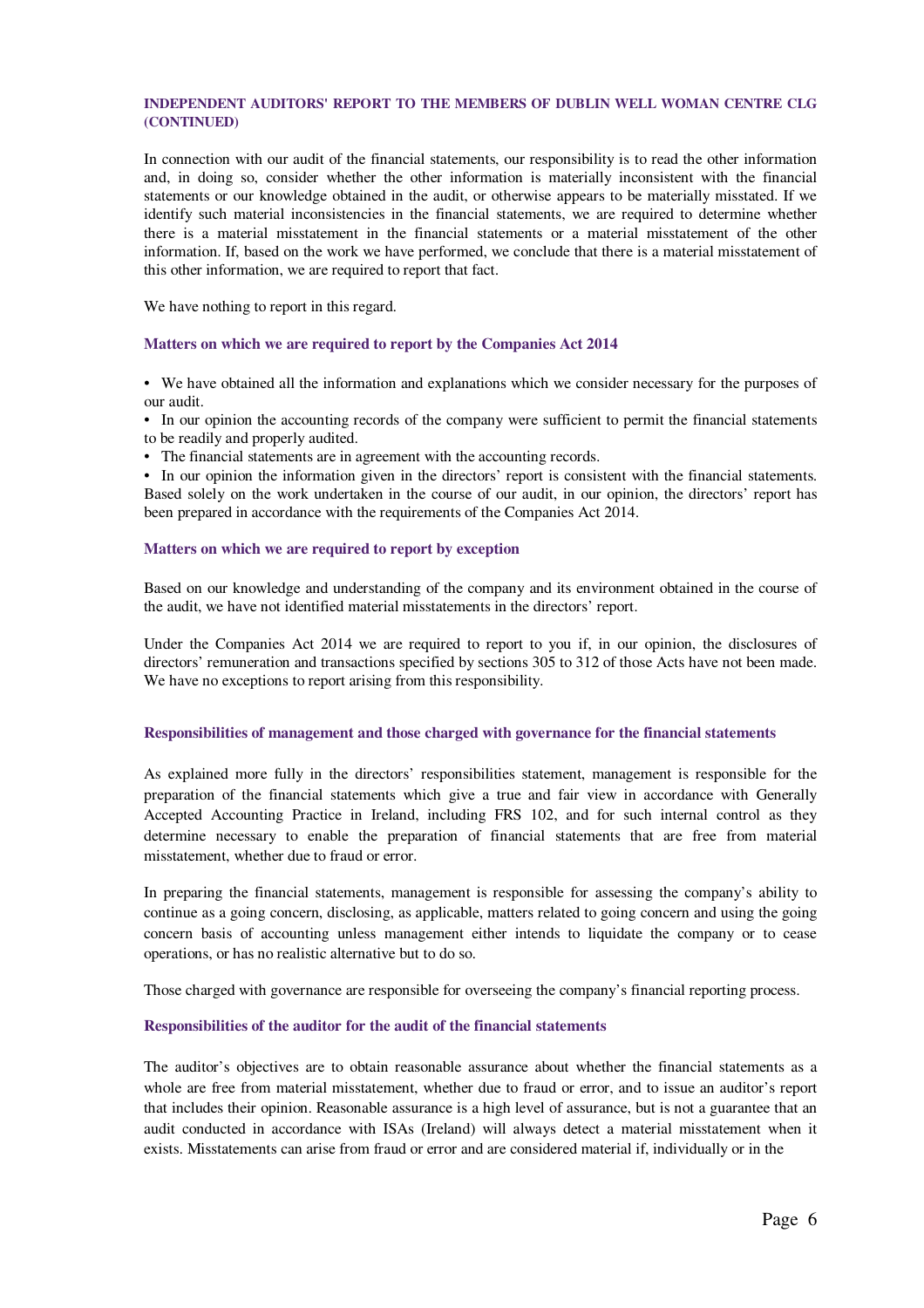### **INDEPENDENT AUDITORS' REPORT TO THE MEMBERS OF DUBLIN WELL WOMAN CENTRE CLG (CONTINUED)**

aggregate, they could reasonably be expected to influence the economic decisions of users taken on the basis of these financial statements.

As part of an audit in accordance with ISAs (Ireland), the auditor will exercise professional judgment and maintain professional scepticism throughout the audit. The auditor will also:

• Identify and assess the risks of material misstatement of the financial statements, whether due to fraud or error, design and perform audit procedures responsive to those risks, and obtain audit evidence that is sufficient and appropriate to provide a basis for their opinion. The risk of not detecting a material misstatement resulting from fraud is higher than for one resulting from error, as fraud may involve collusion, forgery, intentional omissions, misrepresentations, or the override of internal control.

• Obtain an understanding of internal control relevant to the audit in order to design audit procedures that are appropriate in the circumstances, but not for the purpose of expressing an opinion on the effectiveness of the company's internal control.

• Evaluate the appropriateness of accounting policies used and the reasonableness of accounting estimates and related disclosures made by management.

• Conclude on the appropriateness of management's use of the going concern basis of accounting and, based on the audit evidence obtained, whether a material uncertainty exists related to events or conditions that may cast significant doubt on the company's ability to continue as a going concern. If they conclude that a material uncertainty exists, they are required to draw attention in the auditor's report to the related disclosures in the financial statements or, if such disclosures are inadequate, to modify their opinion. Their conclusions are based on the audit evidence obtained up to the date of the auditor's report. However, future events or conditions may cause the company to cease to continue as a going concern.

• Evaluate the overall presentation, structure and content of the financial statements, including the disclosures, and whether the financial statements represent the underlying transactions and events in a matter that achieves a true and fair view.

The auditor communicates with those charged with governance regarding, among other matters, the planned scope and timing of the audit and significant audit findings, including any significant deficiencies in internal control that may be identified during the audit.

#### **The purpose of our audit work and to whom we owe our responsibilities**

This report is made solely to the company's members, as a body, in accordance with section 391 of the Companies Act 2014. Our audit work has been undertaken so that we might state to the company's members those matters we are required to state to them in an auditor's report and for no other purpose.

To the fullest extent permitted by law, we do not accept or assume responsibility to anyone other than the company and the company's members as a body, for our audit work, for this report, or for the opinions we have formed.

 Dan Holland, FCA For and on behalf of **Grant Thornton**  Chartered Accountants & Statutory Audit Firm 13-18 City Quay Dublin 2

Date: 11<sup>th</sup> October 2021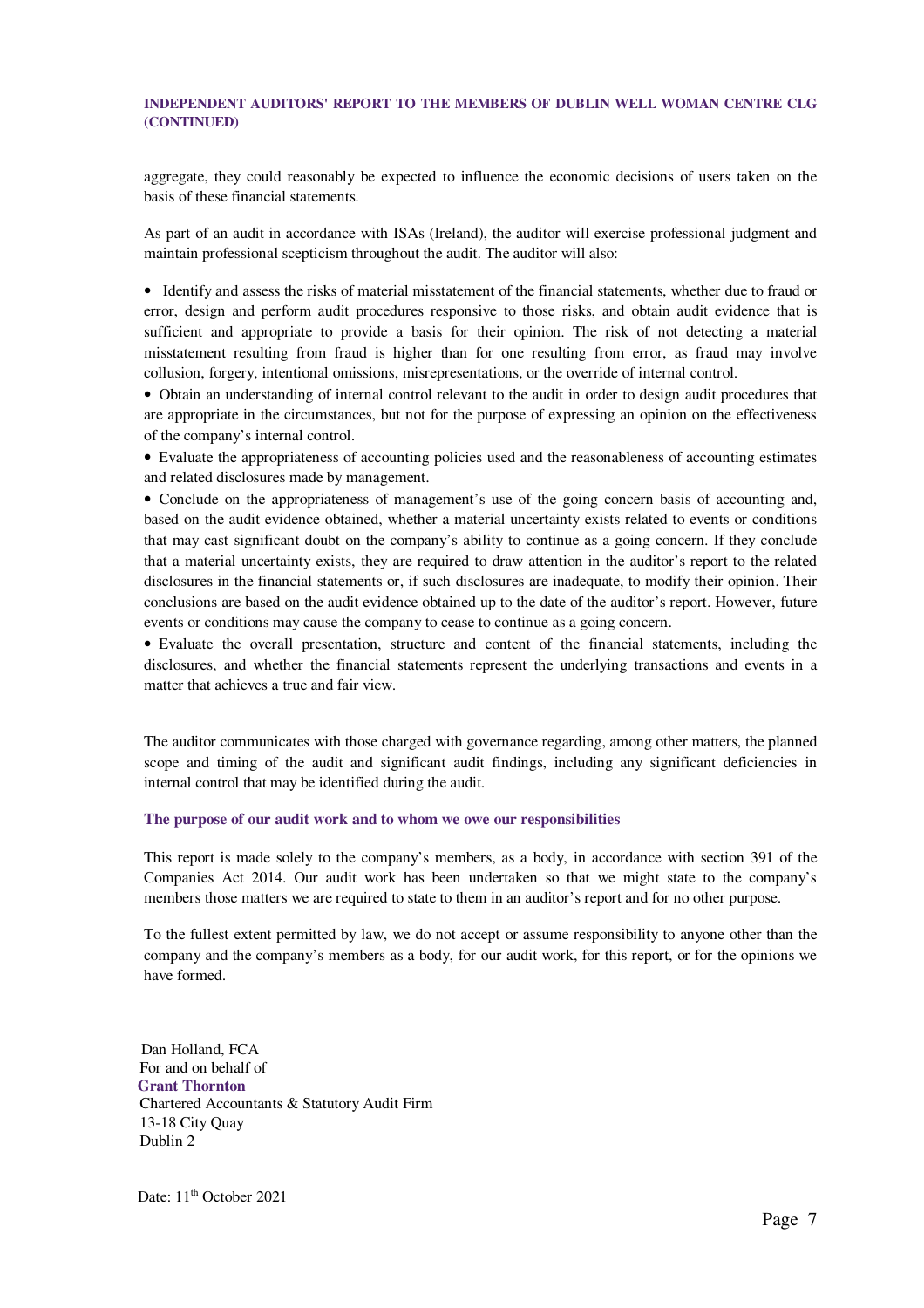# **DUBLIN WELL WOMAN CENTRE CLG (A company limited by guarantee)**

# **STATEMENT OF COMPREHENSIVE INCOME**

 **For the financial year ended 31 December 2020** 

|                                          | <b>Notes</b>   | 2020<br>€   | 2019<br>€   |
|------------------------------------------|----------------|-------------|-------------|
| <b>INCOME</b>                            |                | 2,100,780   | 2,287,540   |
| <b>COST OF SALES</b>                     |                | (96, 813)   | (149, 565)  |
| <b>GROSS PROFIT</b>                      |                | 2,003,967   | 2,137,975   |
| <b>EXPENSES</b>                          |                |             |             |
| Staff costs                              | $\overline{3}$ | (1,562,843) | (1,650,479) |
| General overheads                        |                | (376, 118)  | (357, 721)  |
| Depreciation                             |                | (25, 921)   | (42, 159)   |
|                                          |                | 1,964,882   | 2,050,359   |
| OTHER OPERATING INCOME                   |                | 195,965     |             |
| OPERATING SURPLUS                        |                | 235,050     | 87,616      |
| Interest payable and similar charges     | 4              | (327)       | (889)       |
| PROFIT ON ORDINARY ACTIVITIES BEFORE TAX | 5              | 234,723     | 86,727      |
| TAX ON PROFIT ON ORDINARY ACTIVITIES     | 6              |             |             |
| PROFIT ON ORDINARY ACTIVITIES AFTER TAX  |                | 234,723     | 86,727      |
| RETAINED PROFIT BROUGHT FORWARD          |                | 730,022     | 643,295     |
| RETAINED PROFIT CARRIED FORWARD          |                | 964,745     | 730,022     |
|                                          |                |             |             |

All amounts relate to continuing operations.

There was no other comprehensive income for 2020 (2019:  $\epsilon$ Nil).

The notes on pages 13 to 20 form an integral part of these financial statements.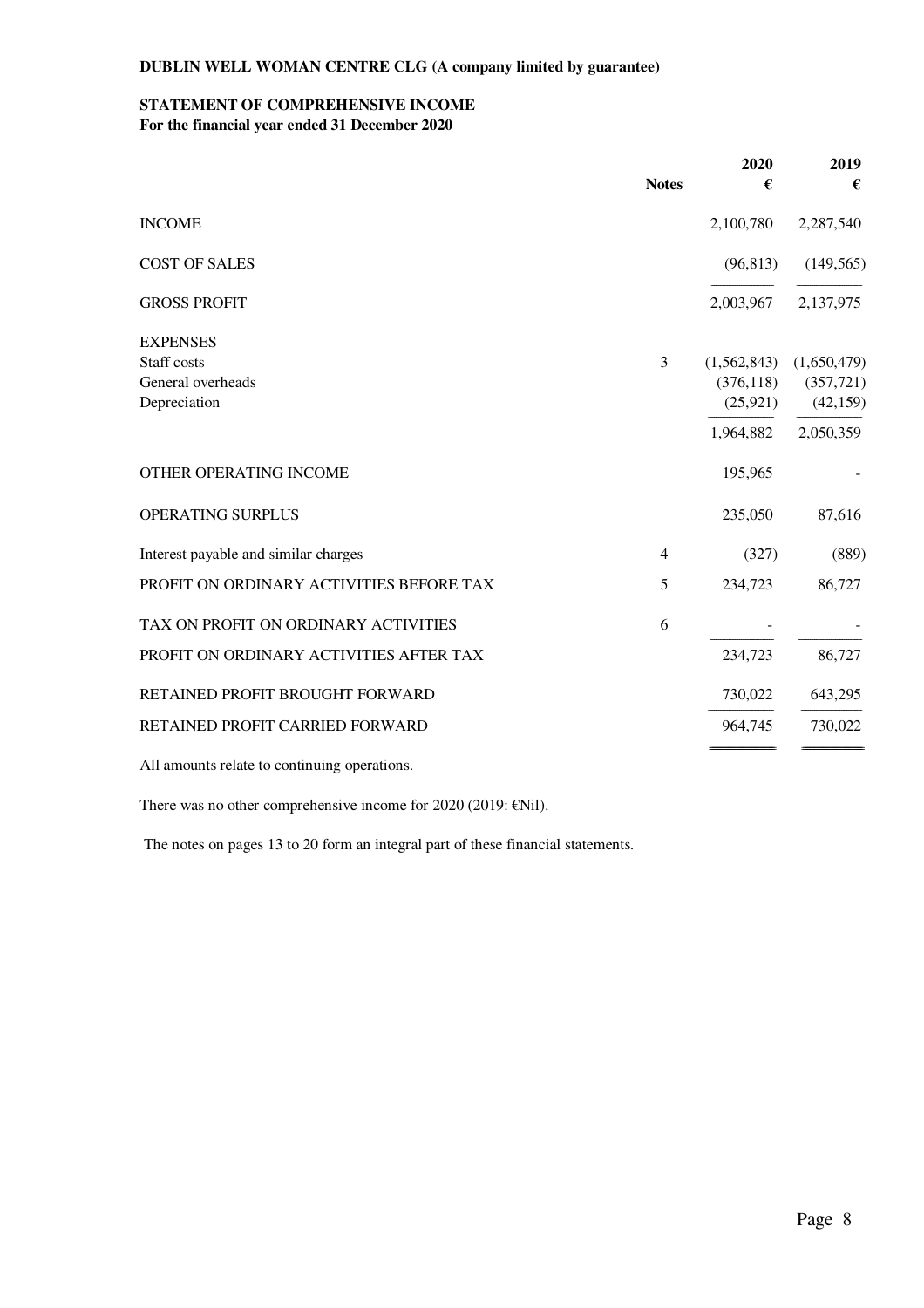# **STATEMENT OF FINANCIAL POSITION**

 **As at 31 December 2020** 

|                                                 |                | 2020       | 2019       |
|-------------------------------------------------|----------------|------------|------------|
|                                                 | <b>Notes</b>   | €          | €          |
| <b>FIXED ASSETS</b>                             |                |            |            |
| Tangible assets                                 | $\overline{7}$ | 76,477     | 75,355     |
| <b>CURRENT ASSETS</b>                           |                |            |            |
| <b>Stocks</b>                                   | $8\,$          | 15,592     | 14,570     |
| Debtors                                         | 9              | 106,977    | 81,276     |
| Cash at bank and in hand                        | 10             | 1,026,859  | 753,747    |
|                                                 |                | 1,149,428  | 849,593    |
| CREDITORS (amounts falling due within one year) | 11             | (261, 160) | (194, 926) |
| NET CURRENT ASSETS                              |                | 888,268    | 654,667    |
| TOTAL ASSETS LESS CURRENT LIABILITIES           |                | 964,745    | 730,022    |
| <b>Financed by:</b>                             |                |            |            |
| <b>RESERVES</b>                                 |                |            |            |
| Profit and loss account                         |                | 964,745    | 730,022    |
|                                                 |                | 964,745    | 730,022    |
|                                                 |                |            |            |

The notes on pages 13 to 20 form an integral part of these financial statements.

The financial statements were approved and authorised for issue by the board and were signed on its behalf by:

 MS EIMEAR FARRELL Director

 MS JAN RICHARDS Director

Date: 15<sup>th</sup> September 2021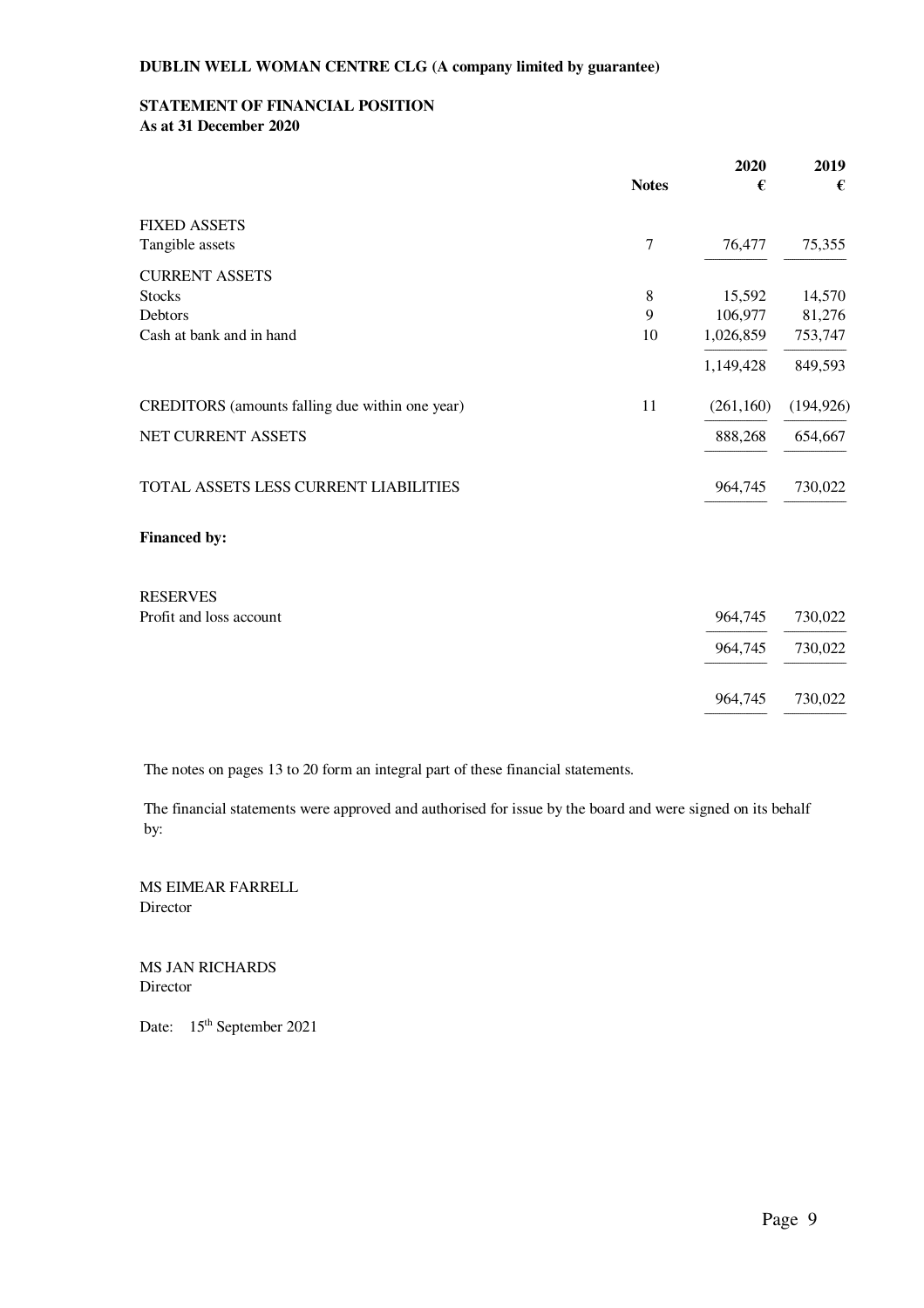# **STATEMENT OF CHANGES IN EQUITY**

 **As at 31 December 2020** 

|                                          | <b>Retained Earnings</b> | <b>Total</b> |
|------------------------------------------|--------------------------|--------------|
|                                          | €                        | €            |
| At 1 January 2020                        | 730,022                  | 730,022      |
| <b>COMPREHENSIVE INCOME FOR THE YEAR</b> |                          |              |
| Profit for the year                      | 234,723                  | 234,723      |
| At 31 December 2020                      | 964.745                  | 964,745      |

|                                                               | <b>Retained Earnings</b> | <b>Total</b> |
|---------------------------------------------------------------|--------------------------|--------------|
|                                                               | €                        | $\mathbf{f}$ |
| At 1 January 2019<br><b>COMPREHENSIVE INCOME FOR THE YEAR</b> | 643.295                  | 643,295      |
| Profit for the year                                           | 86,727                   | 86,727       |
| At 31 December 2019                                           | 730.022                  | 730,022      |

The notes on pages 13 to 20 form an integral part of these financial statements.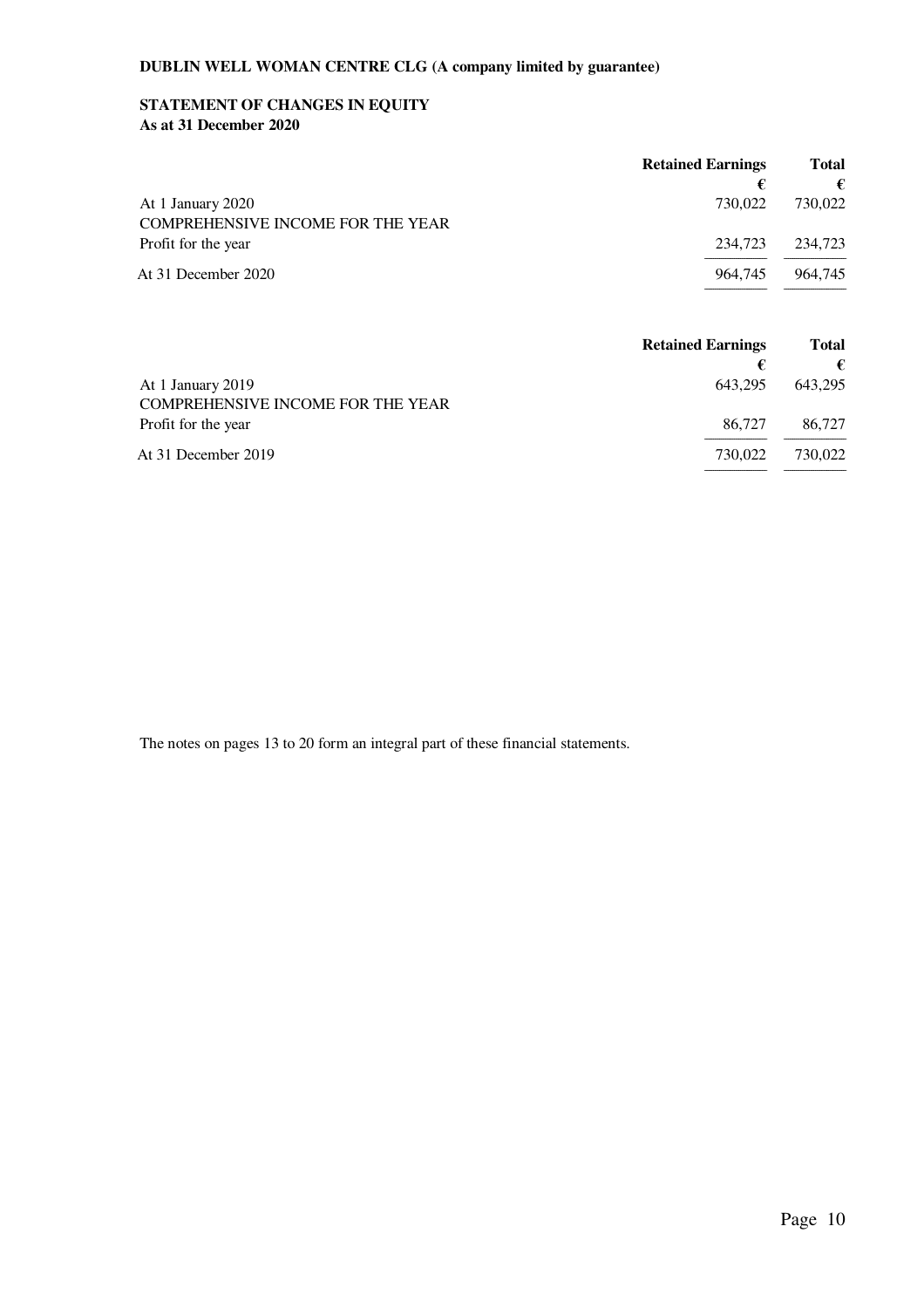# **STATEMENT OF CASHFLOWS**

 **For the financial year ended 31 December 2020** 

|                                                 |           | 2020      | 2019      |
|-------------------------------------------------|-----------|-----------|-----------|
|                                                 |           | €         | €         |
| NET CASH FLOWS FROM                             |           |           |           |
| OPERATING ACTIVITIES                            |           |           |           |
| Operating profit                                | 234,723   | 86,727    |           |
| Depreciation                                    | 25,921    | 42,159    |           |
| (Increase)/ decrease in trade and other debtors | (25,701)  | 4,031     |           |
| (Increase)/ decrease in stocks                  | (1,022)   | 2,595     |           |
| Increase in trade creditors                     | 77,042    | 53,442    |           |
| Finance costs                                   | 327       | 889       |           |
| NET CASH GENERATED FROM                         |           |           |           |
| OPERATING ACTIVITIES                            | 311,290   |           | 189,843   |
| CASH FLOWS FROM INVESTING ACTIVITIES            |           |           |           |
| Purchase of tangible assets                     | (27, 043) | (32, 424) |           |
| NET CASH GENERATED FROM                         |           |           |           |
| <b>INVESTING ACTIVITIES</b>                     | (27, 043) |           | (32, 424) |
| CASH FLOWS FROM FINANCING ACTIVITIES            |           |           |           |
| Repayment of finance lease                      | (10, 808) | (11,208)  |           |
| Interest paid                                   | (327)     | (889)     |           |
| NET CASH USED IN                                |           |           |           |
| <b>FINANCING ACTIVITIES</b>                     |           | (11, 135) | (12,097)  |
| NET INCREASE IN CASH AND CASH EQUIVALENTS       | 273,112   |           | 145,322   |
| CASH AND CASH EQUIVALENTS AT                    |           |           |           |
| THE BEGINNING OF THE YEAR                       | 753,747   |           | 608,425   |
| CASH AND CASH EQUIVALENTS AT                    |           |           |           |
| THE END OF THE YEAR                             | 1,026,859 |           | 753,747   |

The notes on pages 13 to 20 form an integral part of these financial statements.

------------------------------------------ ------------------------------------------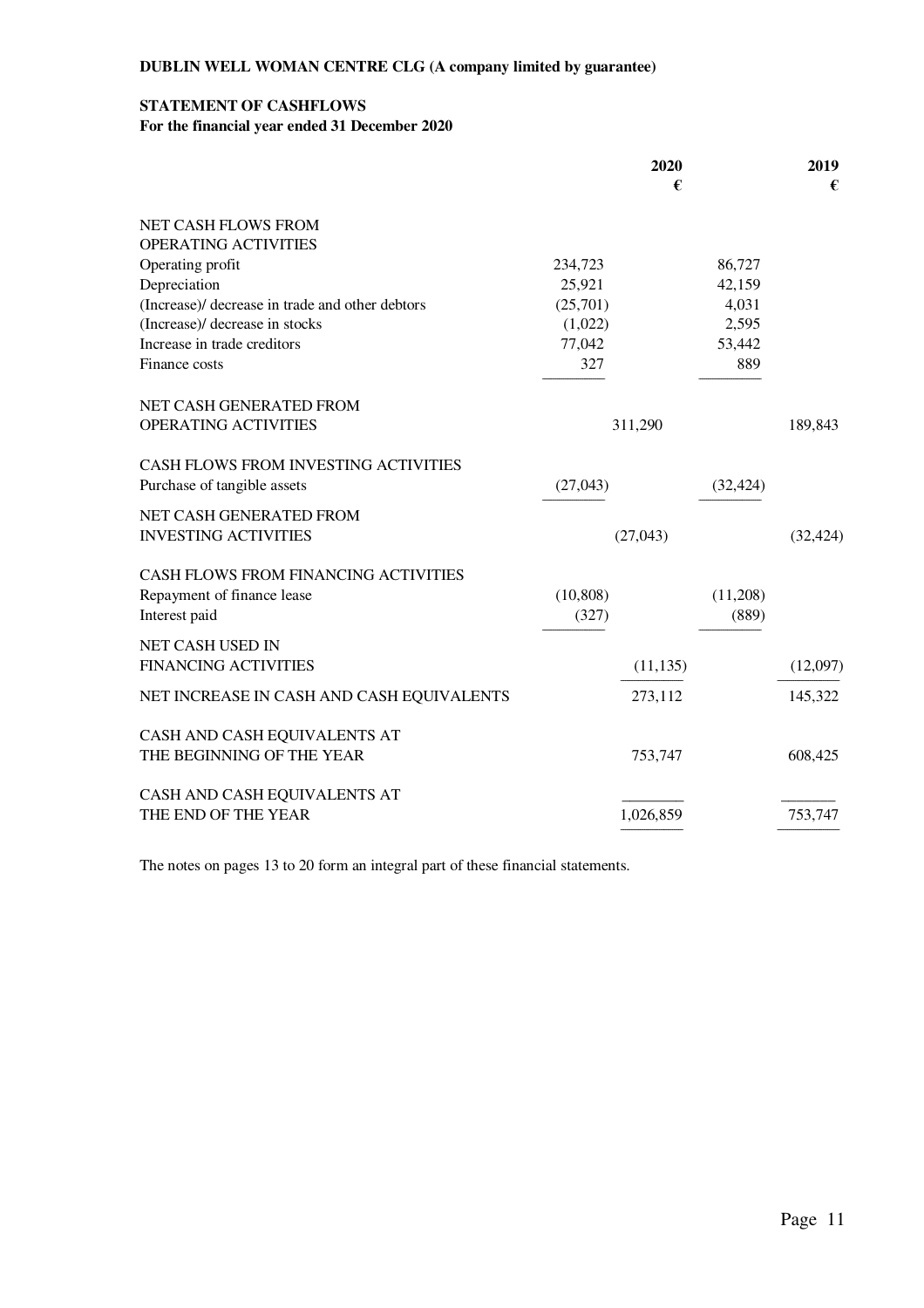### 1. ACCOUNTING POLICIES

## **1.1. Basis of preparation of the financial statements**

 The financial statements have been prepared in accordance with Financial Reporting Standard 102, the Financial Reporting Standard applicable in the United Kingdom and the Republic of Ireland and Irish statute comprising of the Companies Act 2014.

 The preparation of financial statements in compliance with FRS 102 requires the use of certain critical accounting estimates. It also requires management to exercise judgment in applying the company's accounting policies (see note 2).

The following principal accounting policies have been applied:

### **1.2. Going concern**

The directors have considered the impact the outbreak of Covid 19 will have on the operational performance of the company through 2020/2021. The directors have undertaken a detailed review of the future projections of the company based on a number of best case and worst case scenarios.

Based on this analysis and a number of other considered factors the directors have concluded that sufficient resources will be available to the entity to enable it to meet its liabilities as and when they fall due.

Based on a consideration of the factors above, despite the uncertainty surrounding the timing and extent of the impact of COVID-19 the directors believe that the going concern basis of preparation is appropriate for the financial statements. The financial statements do not include the adjustments that would result if the company was unable to continue as a going concern.

### **1.3. Turnover**

Revenue is recognised to the extent that it is probable that the economic benefits will flow to the company and the revenue can be reliably measured. Revenue is measured as the fair value of the consideration received, excluding discounts, rebates, value added tax and other sales taxes. The following criteria must also be met before revenue is recognised:

### Sale of goods

Revenue from the sale of goods is recognised when all of the following conditions are satisfied:

- the company has transferred the significant risks and rewards of ownership to the buyer;
- the company retains neither continuing managerial involvement to the degree usually associated with ownership nor effective control over the goods sold;
- the amount of revenue can be measured reliably;
- it is probable that the company will receive the consideration due under the transaction; and
- the costs incurred or to be incurred in respect of the transaction can be measured reliably.

# Rendering of services

Revenue from a contract to provide services is recognised in the period in which the services are provided in accordance with the stage of completion of the contract when all of the following conditions are satisfied:

- the amount of revenue can be measured reliably;
- it is probable that the company will receive the consideration due under the contract;
- the stage of completion of the contract at the end of the reporting period can be measured reliably, and;
- the costs incurred and the costs to complete the contract can be measured reliably.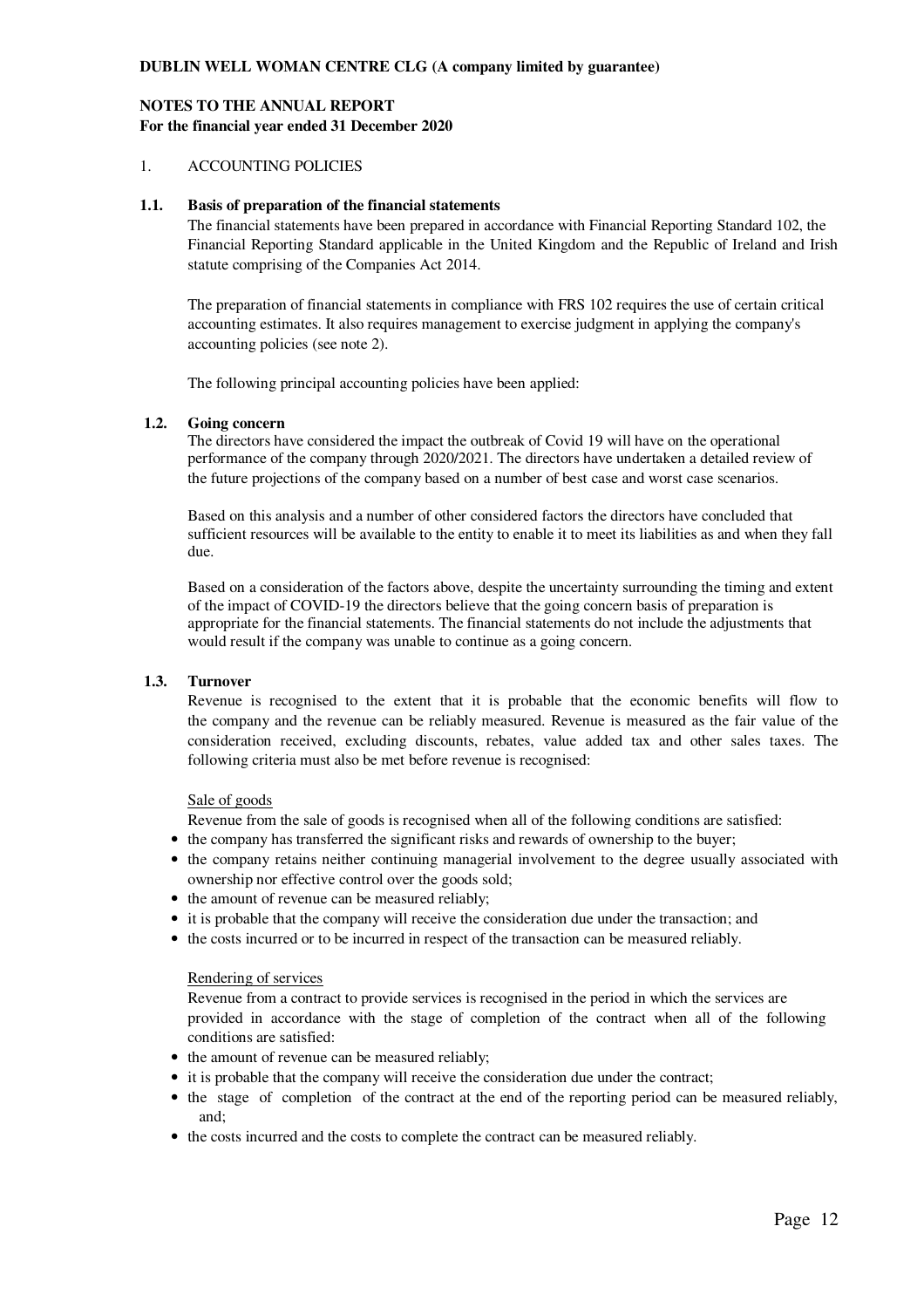### **For the financial year ended 31 December 2020**

### **1.4. Depreciation of Tangible Assets**

 Depreciation is charged so as to allocate the cost of assets less their residual value over their estimated useful lives, using the straight-line method. The estimated useful lives range as follows:

| Leasehold Improvements       | $\sim 100$ | $20-35$ years     |
|------------------------------|------------|-------------------|
| <b>Fixtures and Fittings</b> |            | $10\%$ per annum  |
| Medical Equipment            |            | $25\%$ per annum  |
| Computer Equipment           |            | $25\%$ per annum  |
| Leased Equipment             |            | 10%-25% per annum |

The assets' residual values, useful lives and depreciation methods are reviewed, and adjusted prospectively if appropriate, or if there is an indication of a significant change since the last reporting date.

Gains and losses on disposals are determined by comparing the proceeds with the carrying amount and are recognised within 'other operating income' in the statement of comprehensive income.

### **1.5. Stocks**

 Stock are stated at the lower of cost, using the first in first out method, and selling price less costs to complete and sell.

### **1.6. Grants**

Revenue grants are credited to the statement of comprehensive income in the same year in which the related expenditure is incurred.

Capital grants are deferred and credited to the statement of comprehensive income on the same basis as the related fixed assets are depreciated.

# **1.7. Leased Assets**

Rentals paid under operating leases are charged to the statement of comprehensive income on a straight line basis over the period of the lease.

Leases are classified as finance leases whenever the terms of the lease transfer substantially all the risks and rewards of ownership of the leased asset to the group. All other leases are classified as operating leases.

Assets held under finance leases are recognised initially at the fair value of the leased asset (or, if lower, the present value of minimum lease payments) at the inception of the lease. The corresponding liability to the lessor is included in the statement of financial position as a finance lease obligation. Lease payments are apportioned between finance charges and reduction of the lease obligation using the effective interest method so as to achieve a constant rate of interest on the remaining balance of the liability. Finance charges are deducted in measuring profit or loss. Assets held under finance leases are included in tangible fixed assets and depreciated and assessed for impairment losses in the same way as owned assets.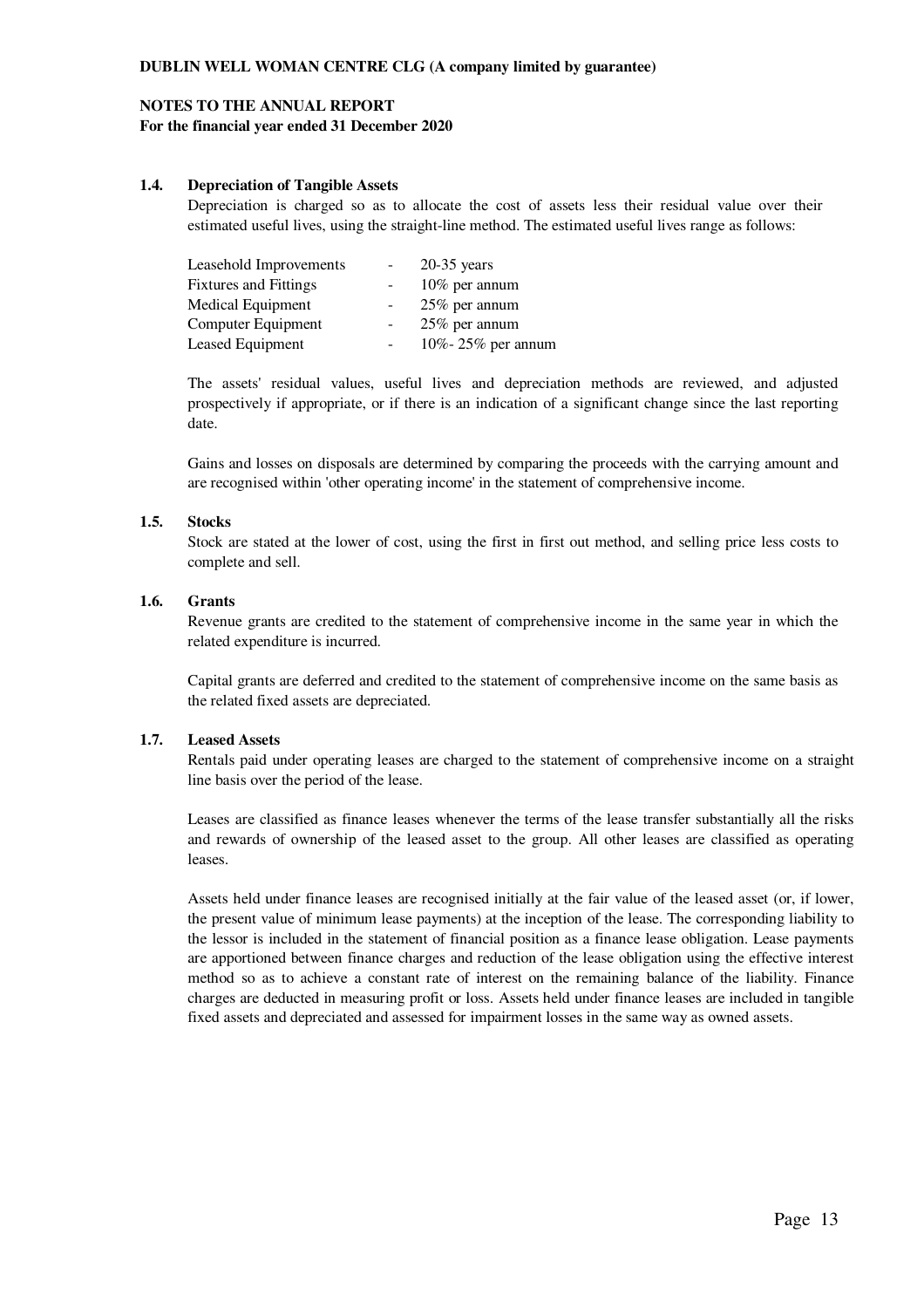**For the financial year ended 31 December 2020** 

## **1.8. Foreign currencies**

 Functional and presentation currency The company's functional currency is Euros  $(\epsilon)$ .

### Transactions and balances

Foreign currency transactions are translated into the functional currency using the spot exchange rates at the dates of the transactions.

At each period end foreign currency monetary items are translated using the closing rate. Nonmonetary items measured at historical cost are translated using the exchange rate at the date of the transaction and non-monetary items measured at fair value are measured using the exchange rate when fair value was determined.

Foreign exchange gains and losses resulting from the settlement of transactions and from the translation at period-end exchange rates of monetary assets and liabilities denominated in foreign currencies are recognised in the Statement of comprehensive income except when deferred in other comprehensive income as qualifying cash flow hedges.

Foreign exchange gains and losses that relate to borrowings and cash and cash equivalents are presented in the Income statement within 'finance income or costs'. All other foreign exchange gains and losses are presented in the Income statement within 'other operating income'

# 2. JUDGEMENTS IN APPLYING ACCOUNTING POLICIES AND KEY SOURCES OF ESTIMATION UNCERTAINITY

The following are significant management judgements in applying the accounting policies of the company that have the most significant effect on the financial statements.

### **Useful lives of depreciable assets**

The annual depreciation charge depends primarily on the estimated lives of each type of asset and, in certain circumstances, estimates of fair values and residual values. The directors annually review these asset lives and adjust them as necessary to reflect current thinking on remaining lives in light of technological change, prospective economic utilisation and physical condition of the assets concerned. Changes in asset lives can have significant impact on depreciation charges for the period. It is not practical to quantify the impact of changes in asset lives on an overall basis, as asset lives are individually determined, and there are a significant number of asset lives in use. The impact of any change would vary significantly depending on the individual changes in assets and the classes of assets impacted.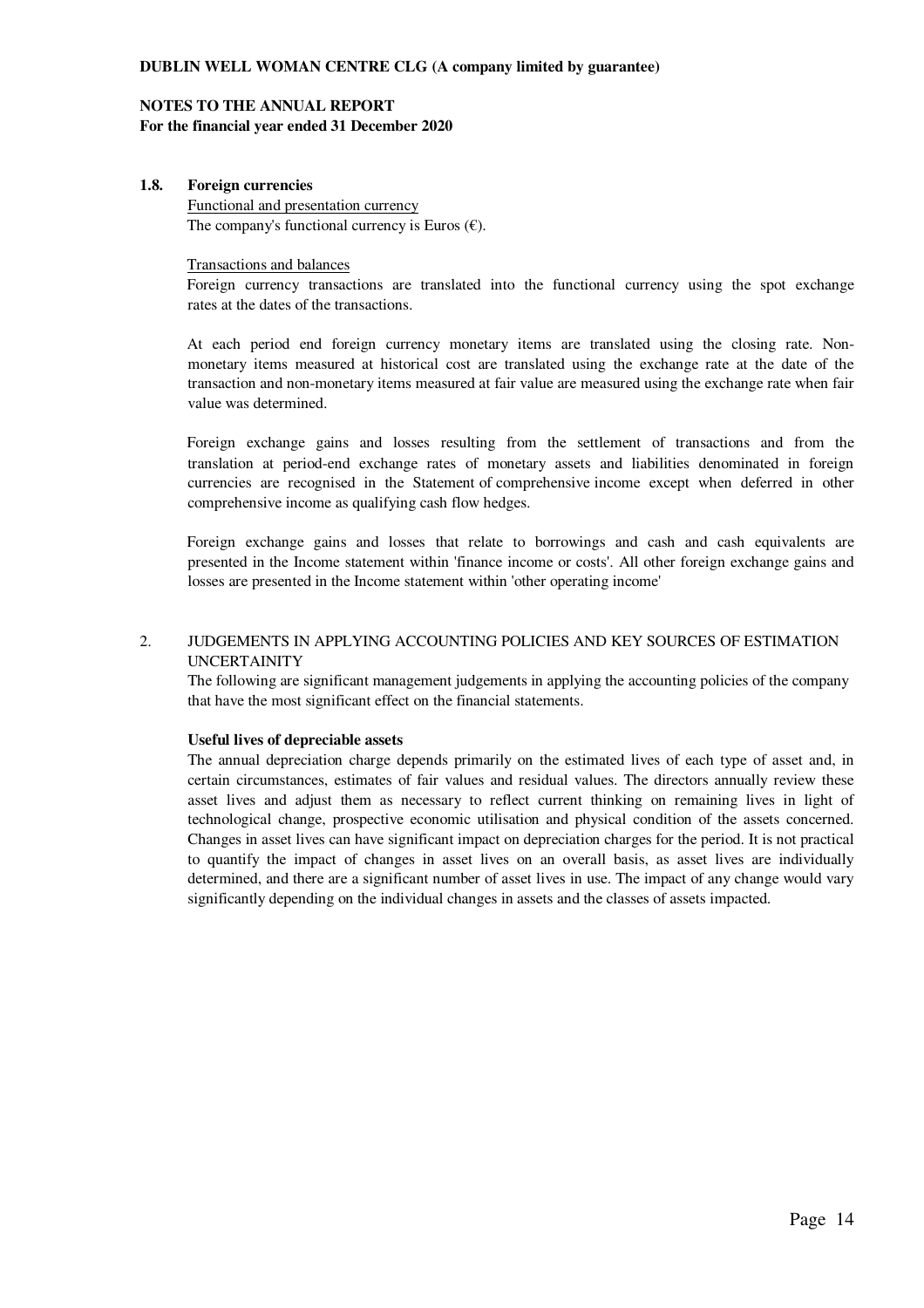**For the financial year ended 31 December 2020** 

# **3.** EMPLOYEES AND REMUNERATION

The average monthly numbers employed by the company during the year was 37 (2019: 36) as follows:

|    |                                               | 2020           | 2019           |
|----|-----------------------------------------------|----------------|----------------|
|    | Medical                                       | 14             | 16             |
|    | Administration                                | 18             | $18\,$         |
|    | Counselling                                   | $\mathfrak{Z}$ | $\mathfrak{Z}$ |
|    |                                               | 35             | 37             |
|    | The staff costs are comprised of:             | €              | €              |
|    | Wages and salaries                            | 1,417,621      | 1,488,594      |
|    | Social Welfare costs                          | 135,961        | 152,790        |
|    | Pension                                       | 9,261          | 9,095          |
|    |                                               | 1,562,843      | 1,650,479      |
| 4. | INTEREST PAYABLE AND SIMILAR CHARGES          | 2020           | 2019           |
|    |                                               | €              | €              |
|    | Finance lease interest                        | 327            | 889            |
|    | Merchant services and other bank charges      | 6,408          | 6,859          |
|    |                                               | 6,735          | 7,748          |
| 5. | PROFIT ON ORDINARY ACTIVITIES BEFORE TAXATION | 2020           | 2019           |
|    |                                               | €              | €              |
|    | Auditors' remuneration                        | 11,685         | 11,685         |
|    | Depreciation                                  | 25,921         | 42,159         |
|    |                                               |                |                |

# **6.** TAXATION ON PROFIT ON ORDINARY ACTIVITIES

Charitable status has been granted to the company with effect from 31 January 1990.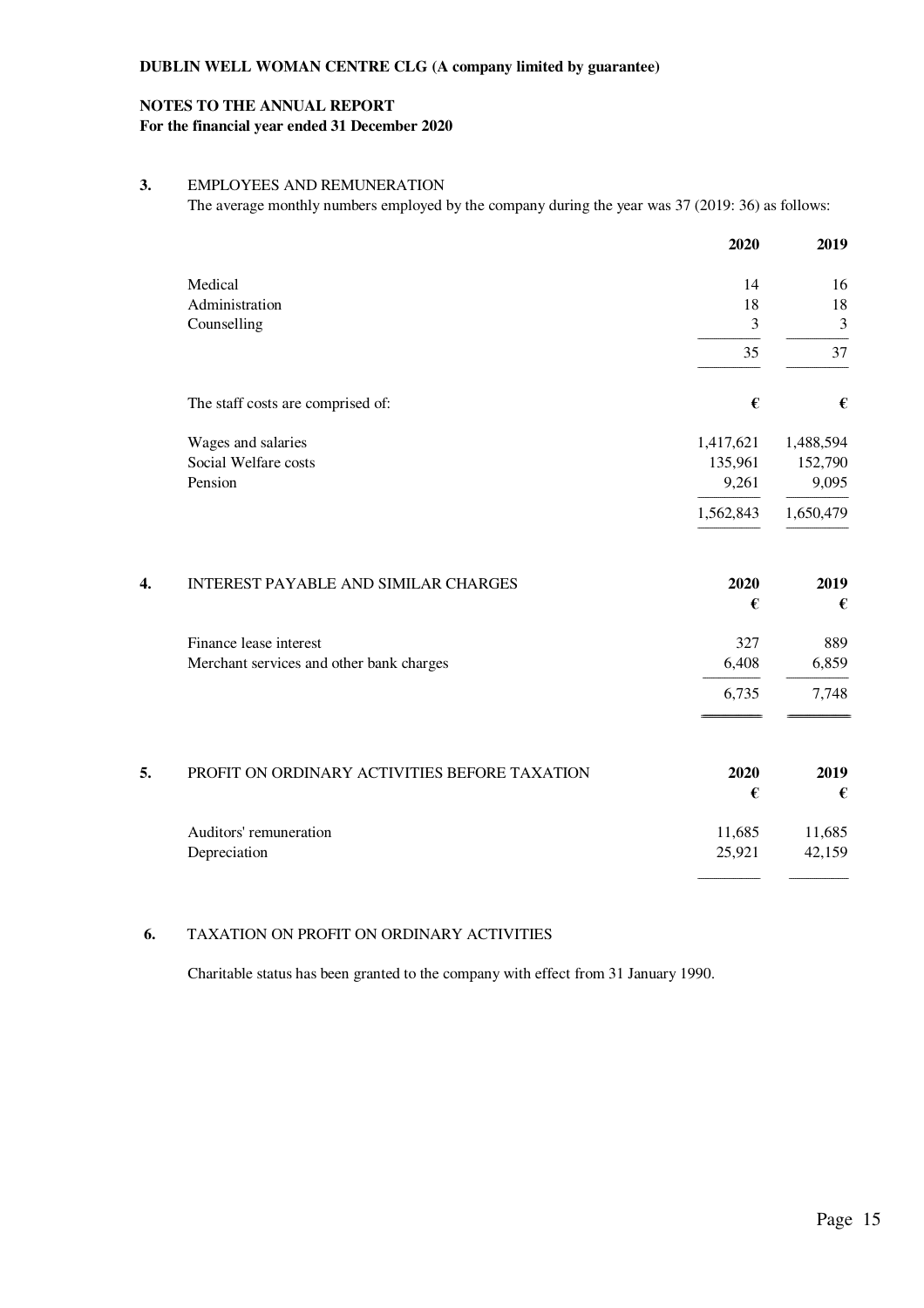**For the financial year ended 31 December 2020** 

# **7.** TANGIBLE ASSETS

|                        | Improvements | <b>Leasehold Fixtures &amp;</b> | <b>Medical</b> | <b>Leased</b>            | Computer<br><b>Fittings Equipment Equipment Equipment</b> | <b>Total</b> |
|------------------------|--------------|---------------------------------|----------------|--------------------------|-----------------------------------------------------------|--------------|
|                        | €            | €                               | €              | €                        | €                                                         | €            |
| <b>COST</b>            |              |                                 |                |                          |                                                           |              |
| At 1 January 2020      | 454,607      | 212,731                         | 119,114        | 405,692                  | 317,775                                                   | 1,509,919    |
| <b>Additions</b>       |              | 351                             | 9,088          |                          | 17,604                                                    | 27,043       |
| At 31 December 2020    | 454,607      | 213,082                         | 128,202        | 405,692                  | 335,379                                                   | 1,536,962    |
| <b>DEPRECIATION</b>    |              |                                 |                |                          |                                                           |              |
| At 1 January 2020      | 421,005      | 190,183                         | 113,852        | 405,691                  | 303,833                                                   | 1,434,564    |
| Charge for year        | 3,506        | 2,521                           | 4,122          | 1                        | 15,771                                                    | 25,921       |
| At 31 December 2020    | 424,511      | 192,704                         | 117,974        | 405.692                  | 319,604                                                   | 1,460,485    |
| <b>NET BOOK VALUES</b> |              |                                 |                |                          |                                                           |              |
| At 31 December 2020    | 30,096       | 20,378                          | 10,228         | $\overline{\phantom{a}}$ | 15,775                                                    | 76,477       |
| At 31 December 2019    | 33,602       | 22,548                          | 5,262          | 1                        | 13,942                                                    | 75,355       |
|                        |              |                                 |                |                          |                                                           |              |

During 2016, the Dublin Well Woman Centre CLG received a donation of software at a reduced rate from Microsoft. The fair value of this donation was valued at €40,526. This income was classed as deferred income when the software was received. In 2020, €10,181 (2019: €10,131) was recognised as miscellaneous income in the statement of comprehensive income in line with the depreciation of the software.

| 8. | <b>STOCKS</b>    | 2020<br>₽ | 2019<br>€ |
|----|------------------|-----------|-----------|
|    | Goods for resale | 15,592    | 14,570    |

The replacement cost of stocks did not differ materially from the figure shown above.

| 9.  | <b>DEBTORS</b>                               | 2020<br>€ | 2019<br>€ |
|-----|----------------------------------------------|-----------|-----------|
|     | Debtors and prepayments                      | 106,977   | 81,276    |
|     | All amounts are recoverable within one year. |           |           |
| 10. | CASH AND CASH EQUIVALENTS                    | 2020<br>€ | 2019<br>€ |
|     | Cash and cash equivalents                    | 1,026,859 | 753,747   |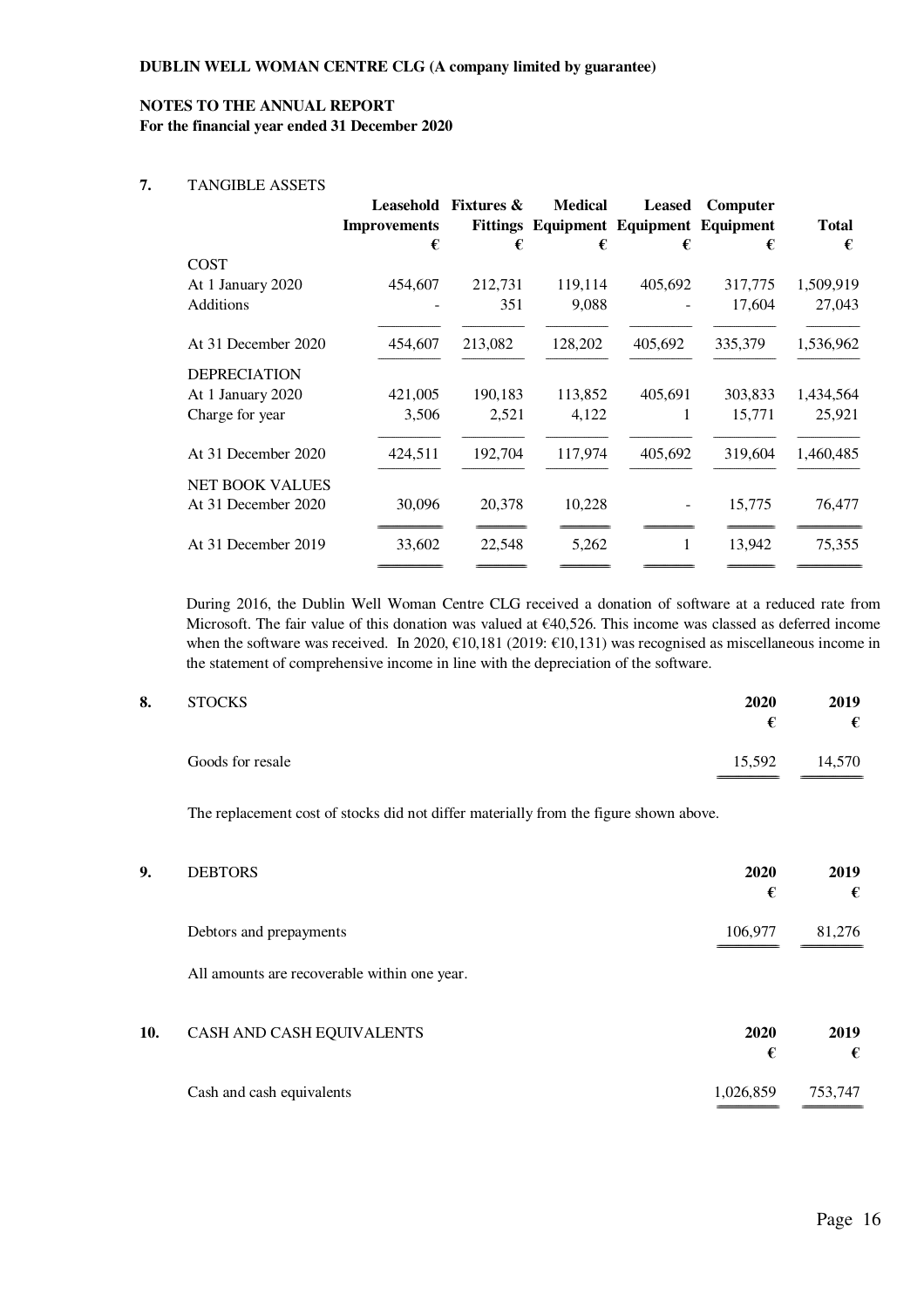| 11. | CREDITORS (amounts falling due within one year) | 2020                     | 2019    |
|-----|-------------------------------------------------|--------------------------|---------|
|     |                                                 | €                        | €       |
|     | Trade and other creditors                       | 15,421                   | 15,852  |
|     | Accruals                                        | 31,368                   | 36,697  |
|     | Deferred income                                 | 166,762                  | 88,841  |
|     | PAYE/PRSI                                       | 47,609                   | 42,728  |
|     | Finance lease obligations                       | $\overline{\phantom{a}}$ | 10,808  |
|     |                                                 | 261,160                  | 194,926 |
|     |                                                 |                          |         |

Trade and other creditors are payable at various dates over the coming months in accordance with the suppliers' usual and customary credit terms.

### **12.** GRANTS RECEIVABLE

The company received the following revenue grants, which are not repayable to the relevant Health Service Executive or Agency, and they have already been matched with the related expenditure towards which they are intended to contribute.

|                                                             | 2020    | 2019    |
|-------------------------------------------------------------|---------|---------|
|                                                             | €       | €       |
| Pregnancy funding, Crisis Pregnancy Agency                  | 200,000 | 215,830 |
| Medical Services Funding via CHO 9 Health Service Executive | 392,829 | 394,552 |
| Part-time clinic nurse, Coolock, Health Service Executive   | 22,697  | 22,697  |
| Bayer Grant                                                 | 40,000  |         |
| <b>Microsoft Donations</b>                                  | 10,181  | 10,131  |
| Pobal – Department of Rural and Community Development       |         |         |
| Covid-19 Stability Funding                                  | 109.910 |         |
| Covid wage subsidy                                          | 86,055  |         |
|                                                             | 861.672 | 643.210 |
|                                                             |         |         |

On the 14th of September 2020, the Dublin Well Woman Centre CLG was notified by Pobal and the Department of Rural and Community Development that based on their application, and the terms and conditions of the scheme, they have qualified for an award in the amount of €166,640 under the Covid -19 Stability Scheme for Community and Voluntary, Charity and Social Enterprise Organisations.

The Dublin Well Woman Centre CLG gladly accepted this offer. In December 2020, they were advised that the grant agreement was extended out until 30th of June 2021. As such, the original offer of funding is being recognised over the term of the grant agreement.

During the year,  $\epsilon$ 109,910 was recognised as income, with the balance of  $\epsilon$ 56,730 deferred to the 2021 period to be utilised before the expiry of the grant agreement on 30th of June 2021.

# **13.** CALLED UP SHARE CAPITAL

The company is limited by guarantee and not having a share capital.

========================================= =========================================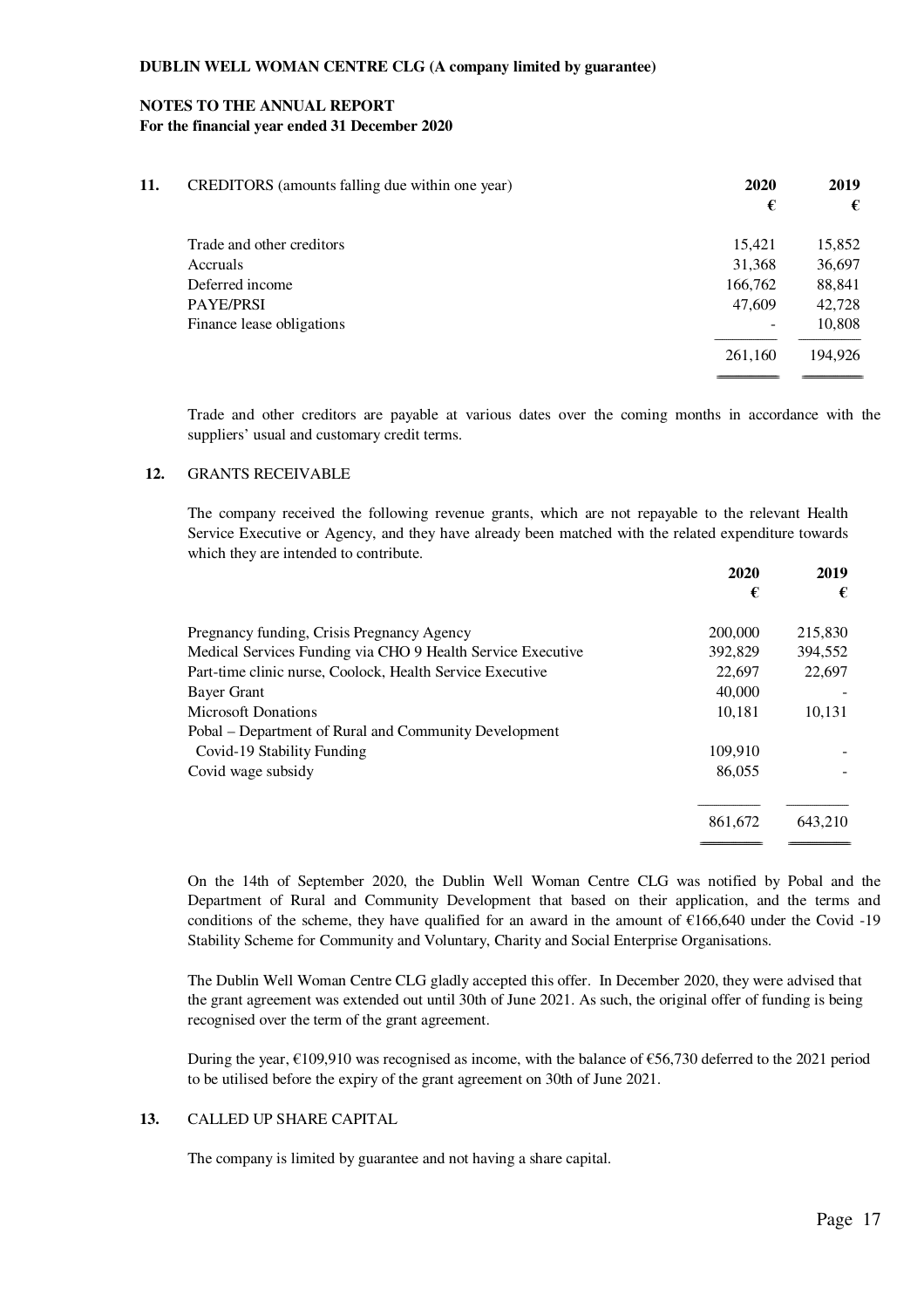## **14.** LEASING COMMITMENTS

#### Finance lease commitments

The company's future minimum finance lease payments are as follows:

|                                        | 2020                     | 2019   |
|----------------------------------------|--------------------------|--------|
|                                        | €                        | €      |
| Within one year                        | $\overline{\phantom{a}}$ | 10,187 |
| Between one and five years             |                          |        |
| Operating lease commitments: Equipment |                          |        |

The company's future minimum operating lease payments are as follows:

|                            | 2020 | 2019  |
|----------------------------|------|-------|
|                            | €    | €     |
| Within one year            | 886  | 886   |
| Between one and five years | 221  | 1,107 |
|                            |      |       |

## Operating lease commitments: Property

The company's future minimum operating lease payments are as follows:

| 2019<br>€ |
|-----------|
| 34,500    |
| 118,667   |
| 105,000   |
|           |

### **15.** RELATED PARTY TRANSACTIONS

 During the year, 12 (2019: 14) key management personnel within the company, were in receipt of combined employee benefits of €988,347(2019: €980,757).

# **16.** POST BALANCE SHEET EVENTS

Other than the continued impact of Covid-19 on the Company and society as a whole no significant events have occurred post year end. The Directors and management continue to adopt a prudent and proactive approach to dealing with the impact of Covid-19 to ensure the Company continues to provide its vital services to those that need them. The Company remains in a strong and stable financial position and will do for the foreseeable future.